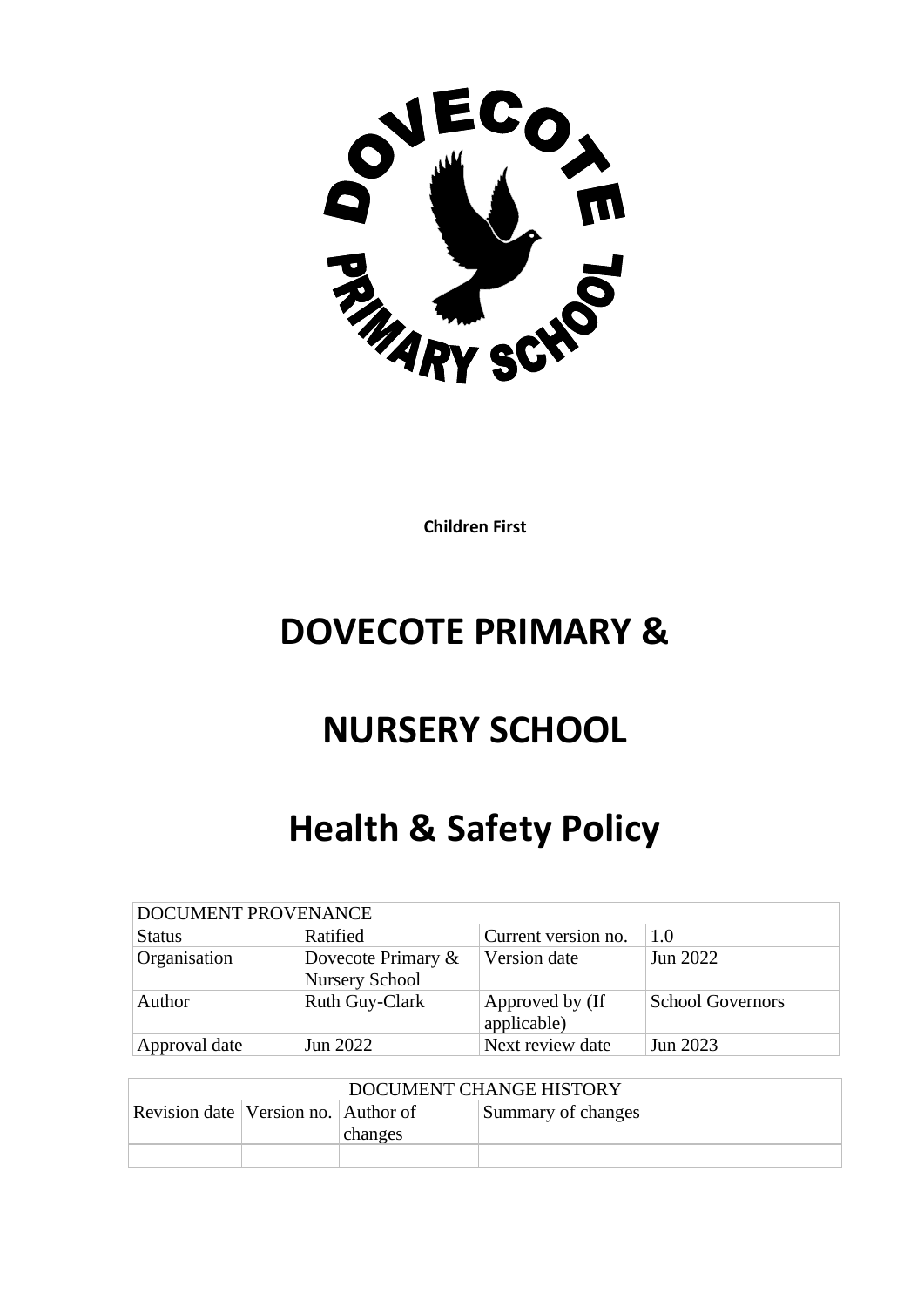# **Health and Safety Policy Statement**

Our statement of general policy is as follows:

- To promote an effective safety culture throughout the school
- To maintain safe and healthy place of work for employees with safe access and egress
- To ensure that pupils and other non-employees e.g. parents, visitors etc., are not exposed to any risk to their health and safety
- To promote effective risk management within play and sport so that an appropriate challenge is provided with an acceptable level of risk
- To provide adequate control of the health and safety risks arising from school activities, including educational off-site visits
- To consult with our employees on matters affecting their health and safety
- To provide and safe plant and equipment
- To ensure safe use, handling and storage of substances i.e. chemicals
- To provide information, instruction, training and supervision for employees
- To ensure all employees are 'competent' to carry out their activities
- To provide adequate welfare facilities for employees and pupils
- To monitor the standards of health and safety performance and ensure continuous improvement in the management of health and safety
- To review this policy annually and to revise it as necessary

| <b>SIG</b> |  |
|------------|--|
|            |  |

## **SIGNED: DATE:**

(Chair of Governors)

This policy has been brought to the attention of all employees and is kept readily available for employees in the school shared drive.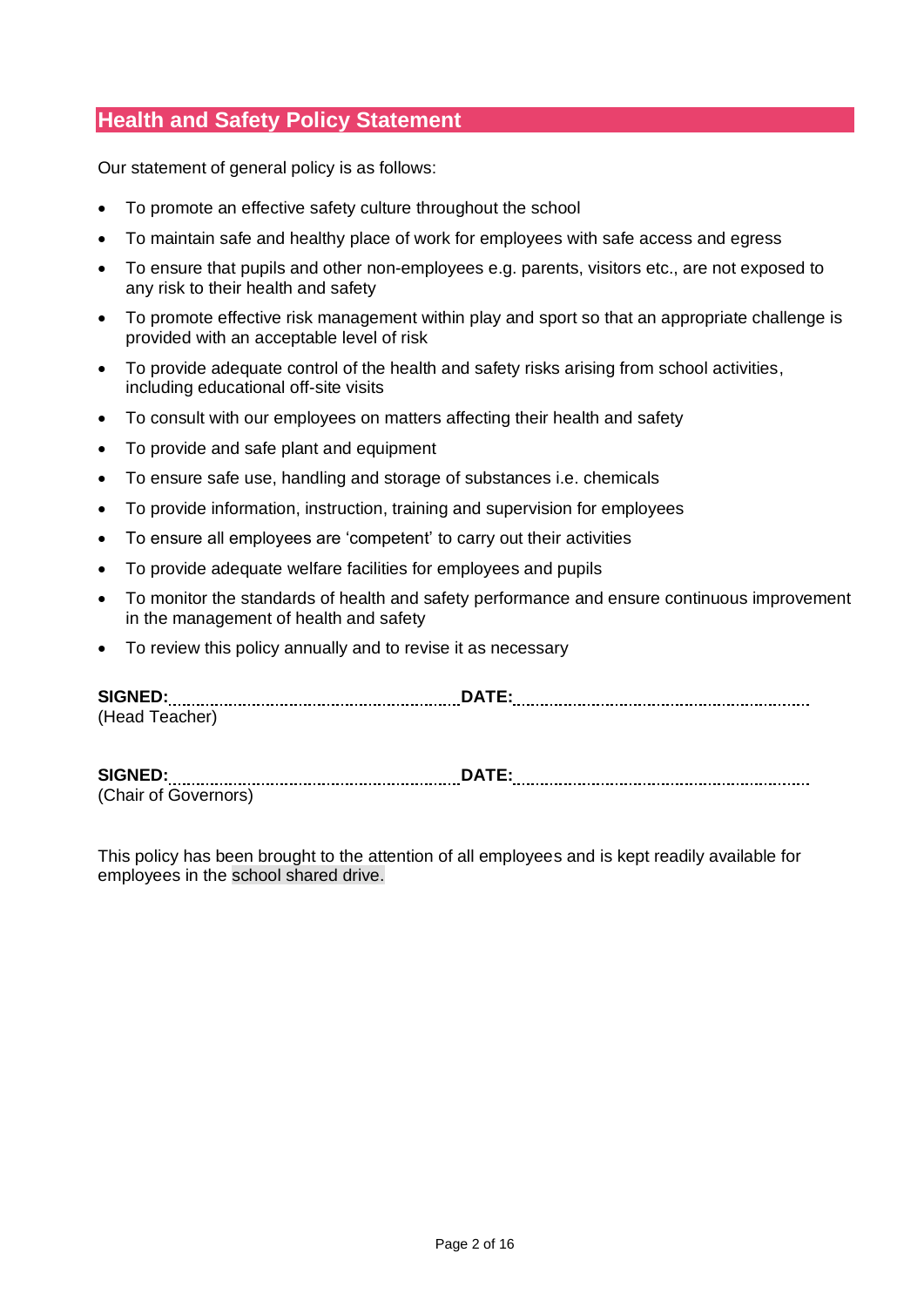# **Responsibilities**

# **DUTIES OF THE HEAD TEACHER**

The Head Teacher is responsible for:

- Demonstrating visible, active commitment to health and safety improvement
- The overall maintenance and development of safe working practices and conditions for all employees, pupils and other non-employees on site
- Ensuring that the requirements of all relevant legislation, codes of practice and Local Authority policies are met at all times
- Ensuring safe working conditions and safe working practices are provided for the health, safety and welfare of staff, pupils and others
- Consulting with employees, and safety representatives, on health and safety issues, risk assessments and polices.
- Ensuring effective means of communication with staff on health, safety and welfare issues
- Ensuring that risk assessments are undertaken and reviewed annually
- Identify the training needs of employees and ensure that they are 'competent' to carry out their activities
- Ensuring that all necessary inspections and servicing of equipment is undertaken and any recommended actions are taken as a result of these
- Ensuring that arrangements are made for defects in the premises, its plant, equipment or facilities are reported and made safe.
- Ensuring that accident, work related ill health and violent incidents are reported and investigated as necessary
- Monitoring the standard of health and safety throughout the school and providing the Governing Body with an annual report
- Ensuring that emergency procedures are in place
- Ensure that staff involved in educational visits are aware of their responsibilities regarding the Off-Site Visits Policy and have access to it.
- Authorise all Off-Site Visits. Inform the Governors of all non-routine Off-Site Visits.

# **DUTIES OF THE BUSINESS MANAGER**

In the absence of a Business Manager at present all duties fall to the Headteacher with support from an AHT

# **DUTIES OF THE GOVERNING BODY**

The Governing Body, in consultation with the Head Teacher will:

- Take reasonable steps to make sure that the school is following the employer's policy and procedures e.g. through regular discussion at governance meetings.
- Ensure staff receive adequate training to enable them to carry out their responsibilities.
- Promote a sensible approach to health and safety, making use of competent health and safety advice when required.
- Work in close partnership with the Head Teacher and senior management team to support sensible health and safety management and to challenge as appropriate.
- Promoting an effective health and safety culture
- Integration of good health and safety management into business decisions
- Approving the school's health and safety policy and other policies that relate to health and safety.
- Carrying out and recording a formal health and safety inspection of all parts of the buildings and site at least annually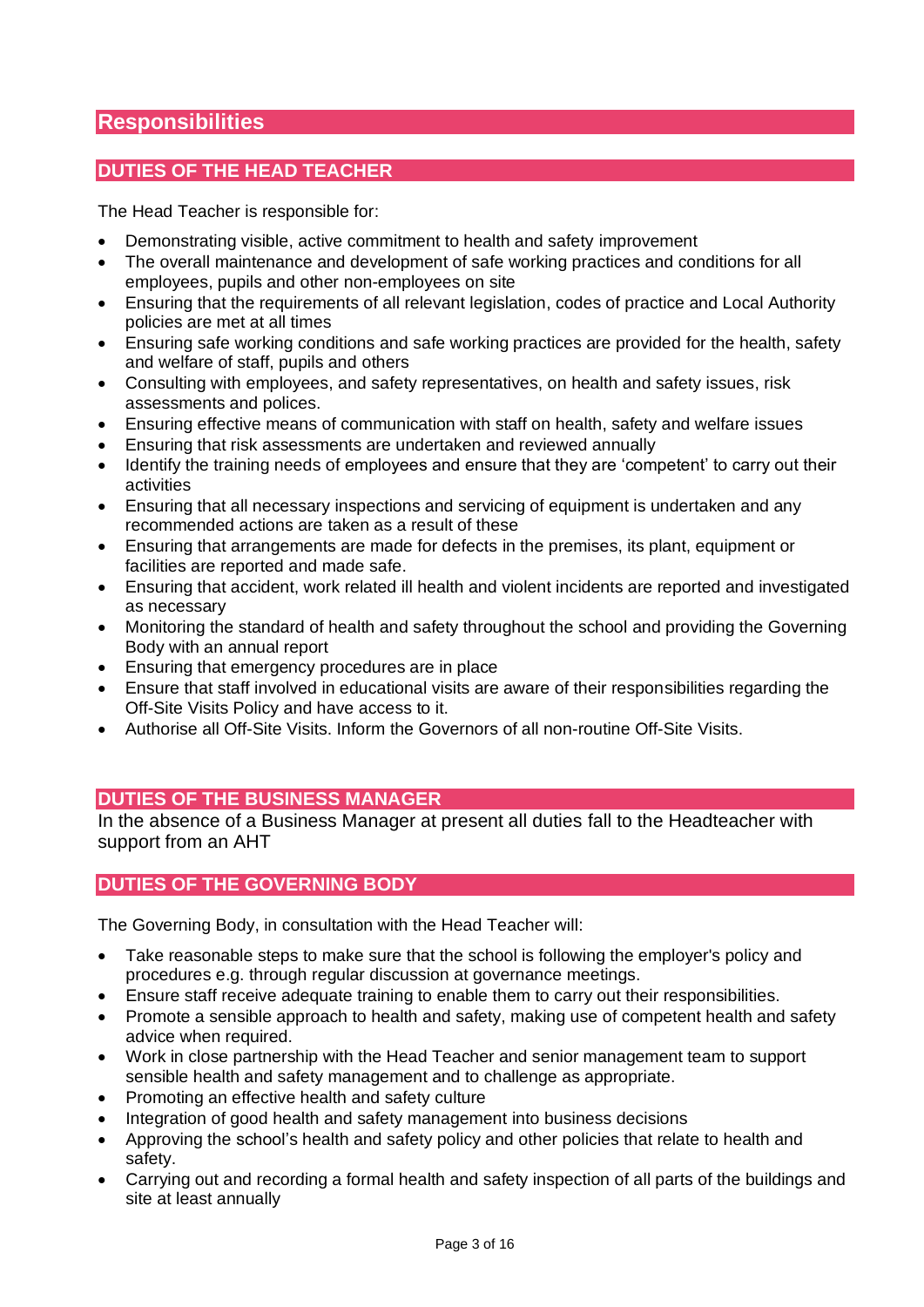- Ensuring that adequate health and safety resources are made available to meet health and safety requirements
- Ensuring health and safety is a fixed agenda item on Governor meetings
- Considering immediate reviews in the light of major shortcomings or events.

# **DUTIES OF LINE MANAGERS**

The duties of Line Managers include:

- Day to day responsibility for the health, safety and welfare of employees and pupils
- Ensuring risk assessments are carried out for activities as required
- Ensuring safe working conditions and safe working practices in accordance with legislation and Local Authority guidelines
- Ensuring employees are 'competent' to carry out their activities
- Ensuring new employees are inducted in the safe working practices
- Ensuring safety inspections are carried out at least termly
- Ensuring all plant, machinery and equipment is inspected and maintained in safe working order
- Ensuring all reasonably practicable steps are taken to prevent the unauthorised or improper use of all plant, machinery and equipment
- Ensuring appropriate personal protective equipment and first aid facilities are provided and readily available
- Ensuring that employees and pupils are aware of the emergency procedures
- Ensuring that hazardous substances are correctly used, stored and labelled
- Ensuring that relevant health and safety warning signs are displayed
- Ensuring effective means of communication with employees and pupils
- Reporting any health and safety concerns to the Head Teacher

# **DUTIES OF THE SITE MANAGER**

The Site Manager's duties include:

- Keeping the building and site in good order and repair and free of waste / litter
- Monitoring the maintenance of plant and equipment e.g. heating boilers, electrical equipment, local exhaust ventilation equipment, pressure systems, gas appliances, lifting equipment, passenger / goods lifts, fire alarm system, intruder alarms etc.
- Monitoring the provision and safe use of main services i.e. water, gas and electricity
- Monitoring the inspections and maintenance of plant and equipment including access equipment i.e. step ladders, ladders, mobile towers etc.
- Monitoring and maintaining effective security arrangements
- Maintaining safe storage of chemicals, hazardous substances and equipment
- Ensuring that deliveries to school are made safely
- Dealing with reported damage and defects
- Monitoring the condition of known asbestos containing materials
- Assisting the Head Teacher and Governors with the annual health and safety inspection
- Undertaking duties as identified by then most recent legionella risk assessment.

# **DUTIES OF THE OFF-SITES VISIT CO-ORDINATOR (OVC)**

• Follows the NCC Educational Off-Site Visits Policy where their full responsibilities are outlined.

# **DUTIES OF ALL EMPLOYEES**

All employees are instructed to: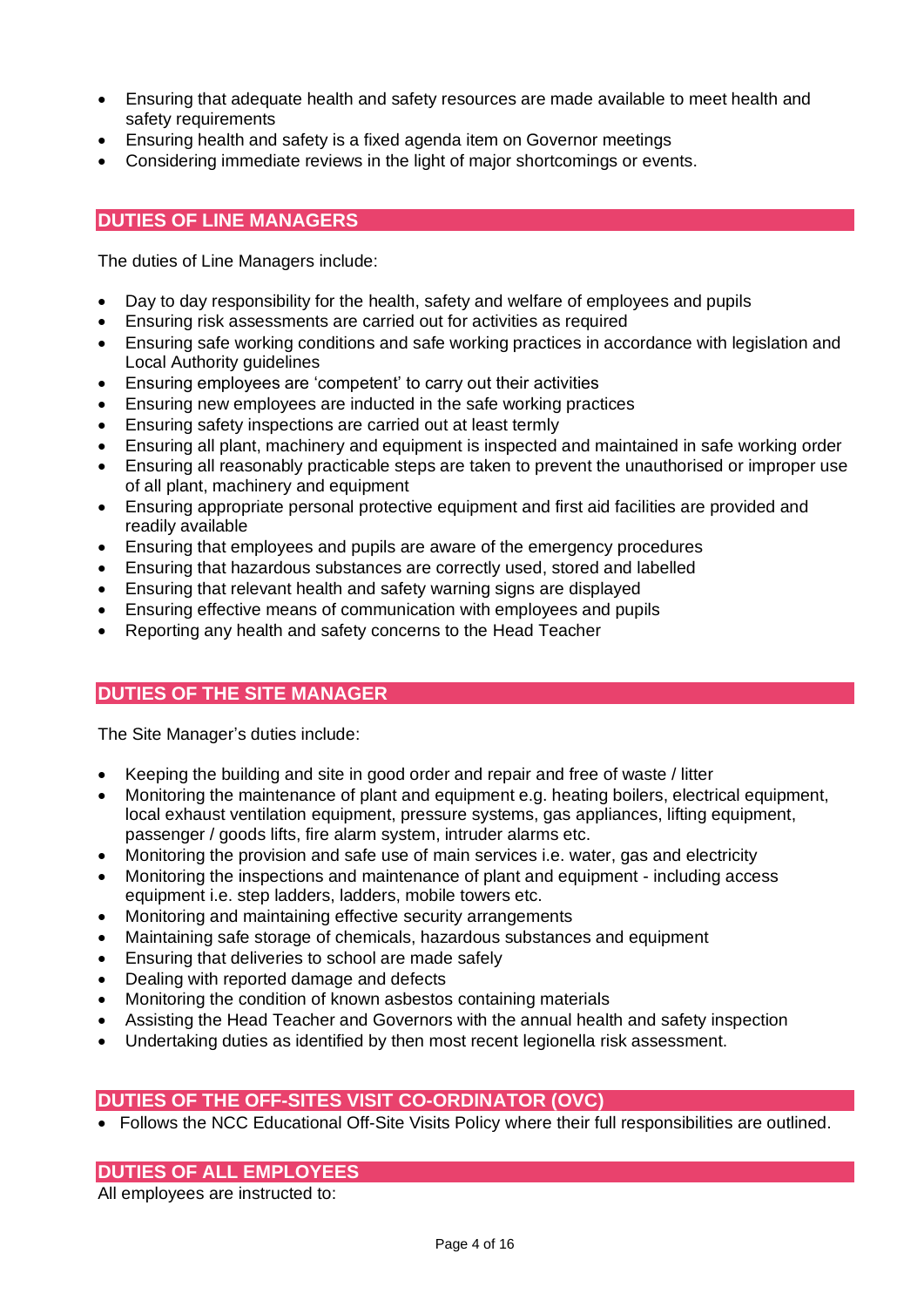- Take reasonable care of their own health and safety and of others who might be affected by their actions or lack of action
- Co-operate with their Line Manager on health and safety matters
- Not to interfere with anything provided to safeguard their health and safety
- Report all health and safety concerns, e.g. hazards or defects etc. in line with local procedures
- Ensuring that pupils are aware of the school's emergency procedures

# **RESPONSIBILITIES / DUTIES OF NOTTINGHAM CITY COUNCIL**

The ultimate responsibility for health and safety rests with the **employer** i.e. the Local Education Authority (LEA), although some functions under the Health and Safety at Work etc. Act 1974 are delegated to Head Teachers (detailed above).

- The City Council will:
	- o Monitor the School's compliance with legislation and NCC policies and procedures.
	- $\circ$  Provide direction/s as necessary to school management in the interests of health and safety.
	- o Provide competent health and advice available according to Regulation 7 of the Management of Health and Safety at Work Regulations 1999.
	- $\circ$  Create and maintain a Health & Safety Guidance Manual which will include generic risk assessments for selected areas / activities and model policies / procedures.
	- o Provide updates to schools of Health & Safety legislation and guidance.
	- $\circ$  Create and maintain incident report management systems and undertake periodic trend analysis.
	- o Provide health and safety advice.
	- o Ensure school management are appropriately trained in health and safety principles with the provision of school specific training courses.
	- o Consult with recognised trade unions according to the Safety Committees Regulations 1977.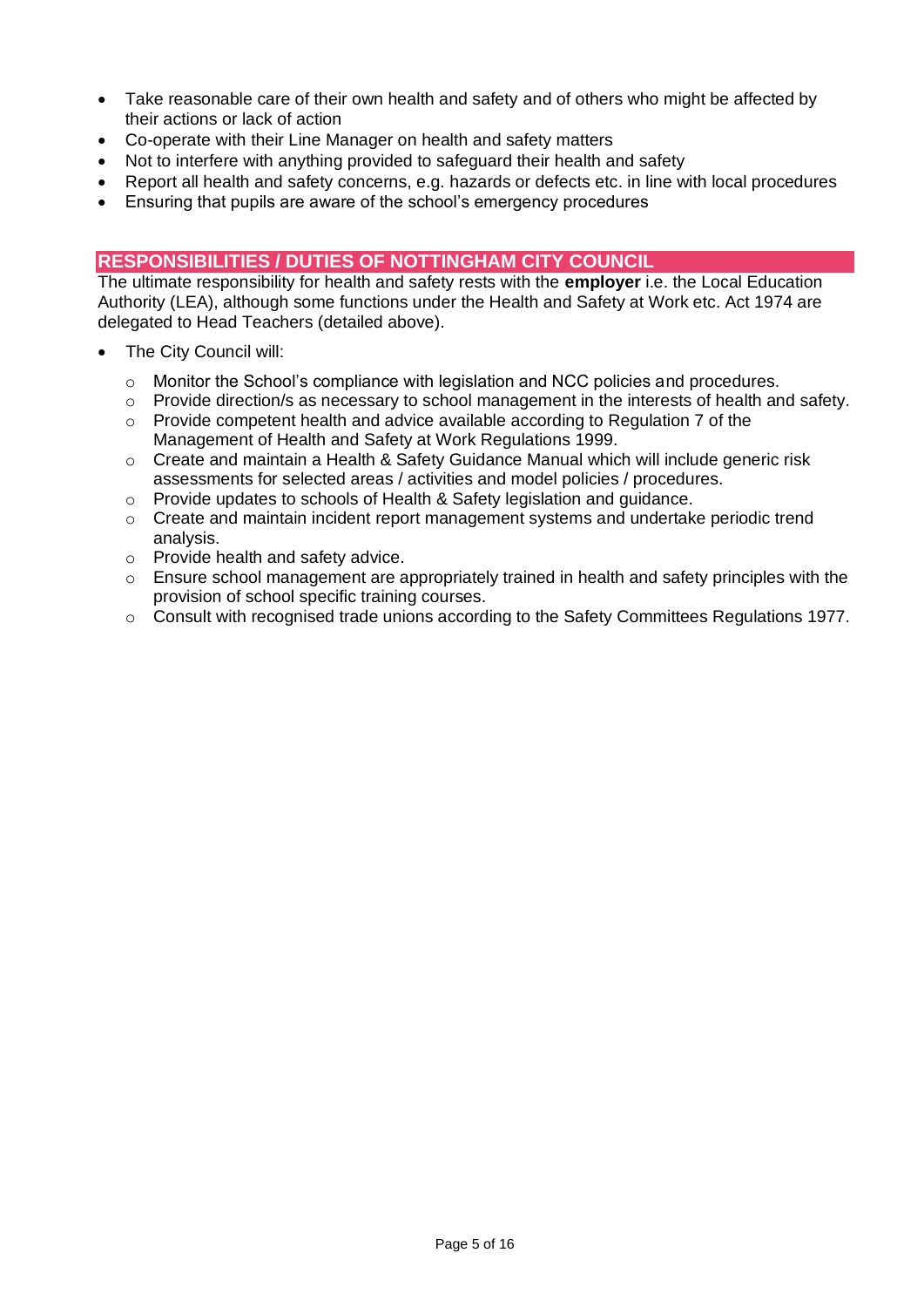# **Arrangements**

# **Accident Reporting and Investigation**

Accidents to employees are recorded and investigated in accordance with NCC policy using the online incident reporting system.

Accidents to pupils and other non-employees are recorded as laid down in the Schools Health and Safety guidance and flowchart. To summarise:

- 1. Minor pupil accidents as a result of play e.g. (tripping over own feet, bumping into other children) are recorded locally via the Medical Tracker
- 2. Pupil accidents where action needs to take place to avoid reoccurrence are recorded on the online incident reporting system.
- 3. Pupil accidents resulting in any injury that required outside medical attention or subsequent time off school must be reported on the online incident reporting system.
- 4. Pupil accidents where action needs to take place to avoid reoccurrence and they went directly to hospital for treatment (not as a precaution) are reported to the HSE.

All accidents are investigated by:

The relevant phase leader, EYFS/Yr 1 Cat Harris, Yr 2/3 Wendy Lawrence, Yr 4/5/6 Tracey Barton AHT

Head Teacher

Reported accidents are monitored termly to identify any trends, e.g. same pupil or accident in the same location.

The Head Teacher is responsible for ensuring certain more serious accidents to both employees and non-employees are reported to the Health and Safety Executive as legally required by the Reporting of Injuries, Diseases, and Dangerous Occurrences Regulations.

# **Administration of Medicines**

Only medication with written parental consent will be administered.

The following members of staff have volunteered to administer medicine: Name: Wendy Bird, Andrew Hodgson, Michelle Cochrane-Smith, Melanie Whittington, Jackie Smith, Ruth Guy-Clark,

Type/s of medicine: Prescription/specified non-prescription

Medication will be suitably labelled with the contents, dosage, frequency of administration, duration of course, date of prescription and pupil's name.

Records are kept of all administration of medication.

Training on the administration of specific medicines is provided by: Subject: Administering medicines in School Trainer:Through School Nurse

## **Asbestos Management**

It is the law that asbestos-containing materials shall not be introduced into the school. If asbestos containing materials pose a serious risk to the health of persons using our premises the materials shall be removed as safely and as soon as possible.

Where asbestos containing materials are present, and do not pose a serious risk, the school shall take the opportunity to remove them progressively from our property, when it is safe and cost effective to do so. Whilst asbestos containing materials remain in situ the school shall ensure that they are managed in such a manner so that the risk to the health of our employees, contractors, visitors and other people using our premises is minimised.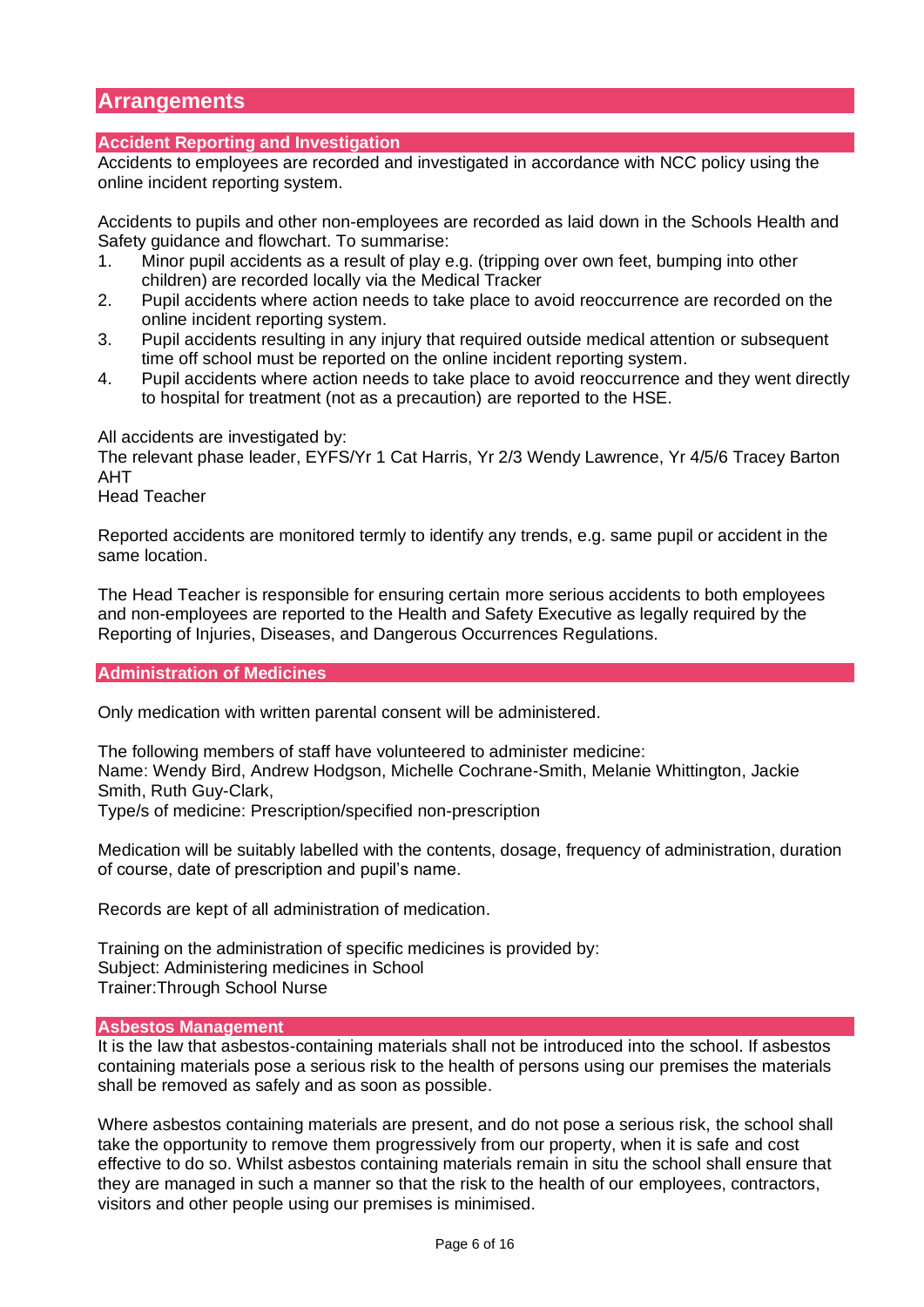All work on asbestos containing materials shall be carried out in accordance with the current legal standards using the best working practices by licensed contractors.

The condition of asbestos in the building is monitored by the Site Manager on a monthly basis and recorded in the Asbestos logbook.

No destructive or potentially destructive work (however minor) will be undertaken in the school without first reference to the asbestos survey and logbook.

The Asbestos Survey is held by the Site Manager, and is made available to any contractors carrying out work within the school.

The latest Asbestos Management Survey report is dated: 2017

#### **Construction work**

All construction work is carefully monitored in accordance with NCC guidance.

## **Consultation with Employees**

Health and safety is a standing item on the agenda of staff meetings. Minutes are taken of such meetings and action taken as required.

Any local procedure, policy or decision that may have a significant effect on colleagues' health and safety is brought to the attention of staff so that their views can be heard before implementation. The school consults with Trade Unions on local policies which have a health and safety element and that are not based on NCC model versions.

Employees are encouraged to report any health, safety or welfare concerns to the Head Teacher or to a nominated person.

# **Contractors**

As part of the tendering process for any building work, directly arranged contractors are chosen who can prove their competence in the specific trade.

The Site Manager is responsible for day to day control of contractors, although it is recognised that overall responsibility lies with the Head Teacher.

Contractors are asked to complete and sign an induction/local site rule form before they commence work.

# **Curriculum**

Risk assessments are undertaken on all lessons where there is a significant risk of injury/ill health. Precautions are included in lesson plans as necessary.

Specialist guidance is provided by:

- Design and Technology through the Design and Technology Association (DATA).
- Physical Education through The Association for Physical Education (afPE)
- Science through the Consortium of Local Education Authorities for the Provision of Science Services (CLEAPSS)
- Science and Technology (ages 3-12)- "Be Safe!", Association for Science Education.

# **Display Screen Equipment**

The regulations are applicable to regular 'users' of display screen equipment, e.g. Office Staff. A workstation risk assessment is carried out for any employee who meets the criteria of a 'user', using the online system provided on the schools' safety manual.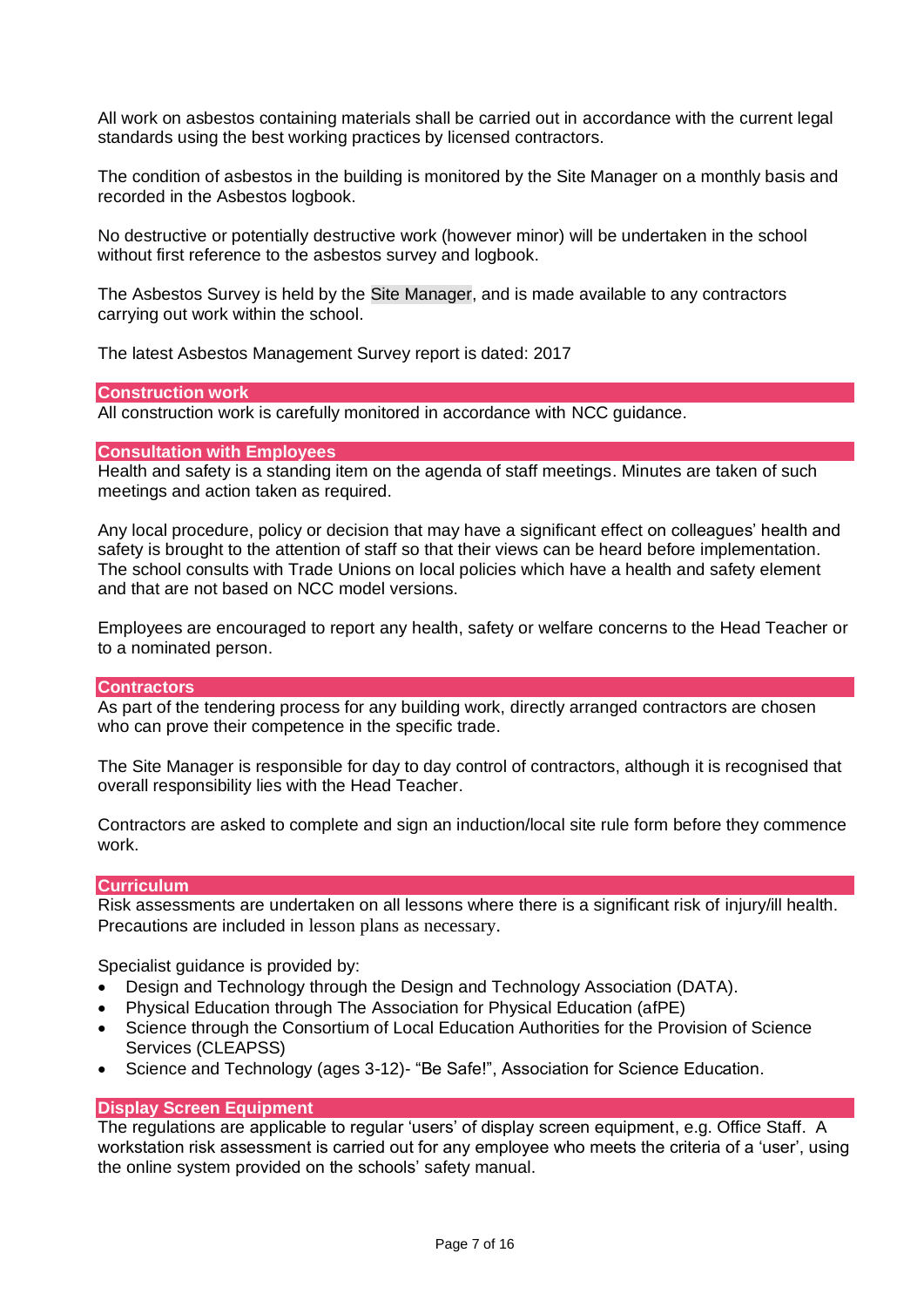It is recognised, however, that the guidance should be followed by all individuals who use display screen equipment in order to avoid repetitive strain injury, postural problems and issues which could affect the eyes.

## **Electrical Safety**

All portable electrical appliances in school are checked by a 'competent' person at predetermined intervals: every two years. Records of PAT testing are held on site.

All employees are instructed to carry out a visual inspection of electrical equipment, prior to use for signs of damage or charring, to report defects to the Site Manager so that action can be taken to take the equipment out of use.

The electrical installation is inspected at 5 yearly intervals by a competent person i.e. electrical engineer. Remedial action from the report is undertaken by the school.

The last fixed electrical installation report is dated:June 2018

**Emergency Procedures**

Detailed in the school's emergency plan.

## **Finger Guards**

The risk of pupil finger trapping in door hinges is managed by control measures detailed in the school's risk assessment. This includes the provision of finger guard devices where deemed necessary.

#### **Fire Safety**

The fire evacuation procedure and plan of the school building noting escape routes and assembly points are displayed in all classrooms.

Fire drills are undertaken termly. Fire training is provided at the start of the school year and at inductions with new starters.

The Site Manager undertakes all on-site testing (e.g. fire alarm, emergency lighting) and records in the fire log book.

The following external companies undertake the fire alarm / emergency lighting / servicing: City Council for both.

The school is responsible for any action as required as a result of the services.

Also refer to fire management folder including risk assessment and logbook.

#### **First Aid**

First aid facilities are provided at all times employees are at work during normal working hours.

First Aid Kits are available in the following locations: Near photocopier Year 4/5/6 corridor, EYFS office, main office and Year 2/3 corridor.

The kits are kept topped-up by: Sarah Commander

All first aid treatments are recorded on the relevant form (see Accident Reporting and Investigation).

Bodily fluids are dealt with according to set procedures.

The following Personal Protective Equipment is provided to deal with first aid: Gloves, aprons and masks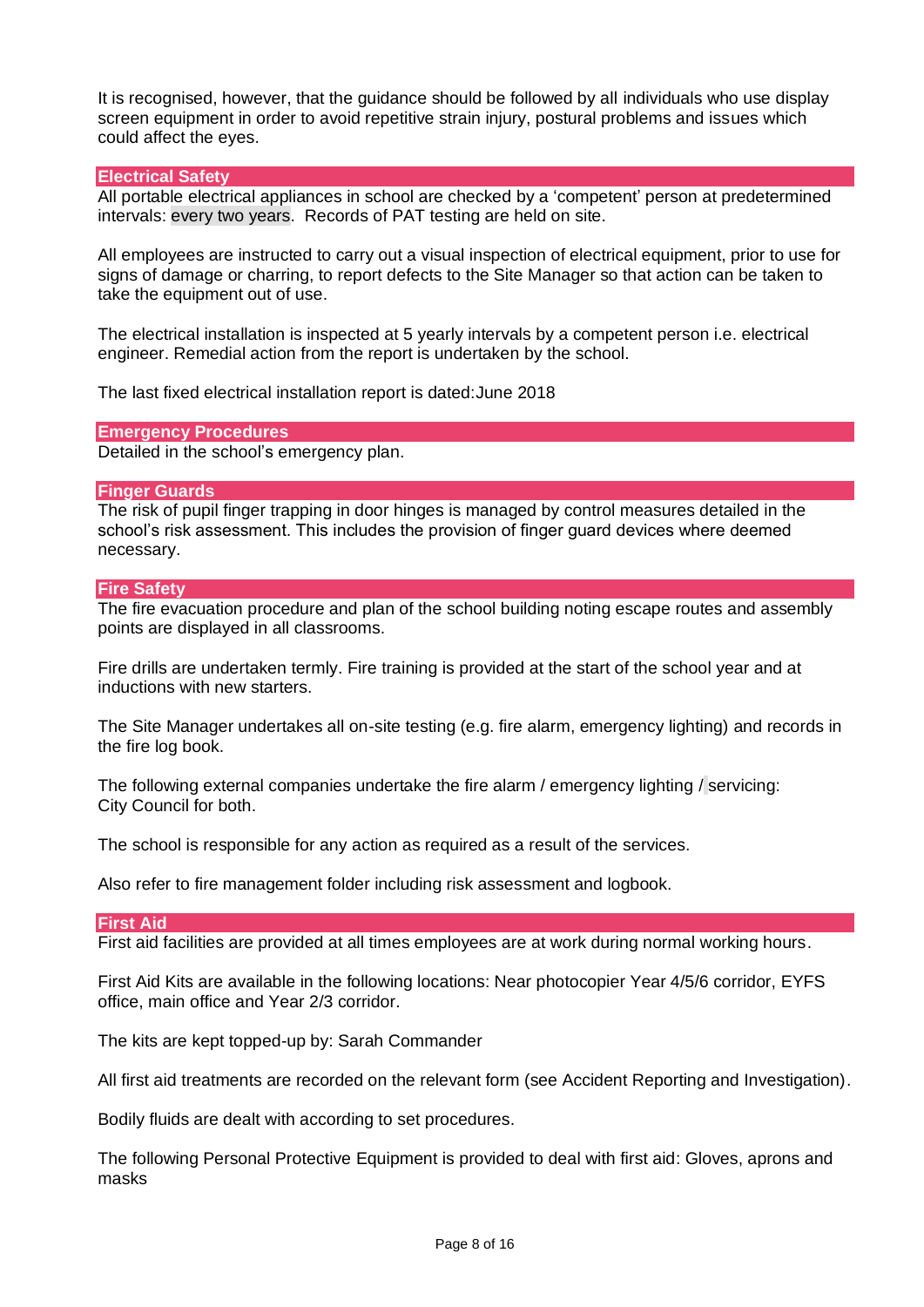'Head bumps' are reported to the injured child's parent /carer.

| Course                                 | Name                                                                                                                                        |
|----------------------------------------|---------------------------------------------------------------------------------------------------------------------------------------------|
| First Aiders (FAW)                     | Melanie Whittington                                                                                                                         |
| Emergency first aiders (EFAW)          | Melanie Whittington                                                                                                                         |
| <b>Paediatric trained First Aiders</b> | <b>Andrew Yates</b><br>Melanie Whittington<br>Jack Morgan<br>Sue Morrell<br>Jack Morgan<br>Rosanna McCarron<br>Sharon Hall,<br>Kerry Watson |
|                                        | <b>Claire Norris</b><br>Sarah Wilson<br>Sarah Commander                                                                                     |

Andrew Hodgson is responsible for checking first aid expiry dates.

# **Forest Schools**

Risk assessments considering the benefits of each forest school activity are in place and implemented.

Forest Schools are led by an appropriately trained and qualified person (Level 3 Forest School practitioner). Assistants are appropriately trained, either through accredited training (Level 2 Forest School Assistant) or by the Forest School leader themselves.

Clear & appropriate procedures in place for higher risk activities (such as tree climbing, wild food foraging, using tools or fire etc.). These processes are shared with learners so that they understand the protocols. Appropriate adult to learner ratios are in place, based on the risk management process.

#### **Gas equipment and appliances**

All gas boilers / appliances are inspected annually by a Gas Safe registered gas engineer organised through NCC Building Services.

The school is responsible for any action required as a result of the inspections or any reactive repairs.

## **Hazardous Substances**

Risk assessment are carried out for the use of any hazardous substances used / stored on site, i.e. chemicals bearing a hazard warning symbol.

Information / COSHH assessments relating to hazardous substances in school are kept in the Site Manager's Office and Cleaning cupboard.

All chemicals are kept securely under lock and key to prevent unauthorised access.

#### **Health and Safety Advice**

'Competent' advice is provided by the Schools Health and Safety Team (<sup>88</sup> 87 64608) and Corporate Safety (accident/violent incidents and training queries) ( $\mathcal{B}$  87 64328)

#### **Housekeeping (and see also under waste / litter)**

All employees are responsible for keeping their own workplace in good order i.e. clean, tidy and free of obstructions and slip / trip hazards.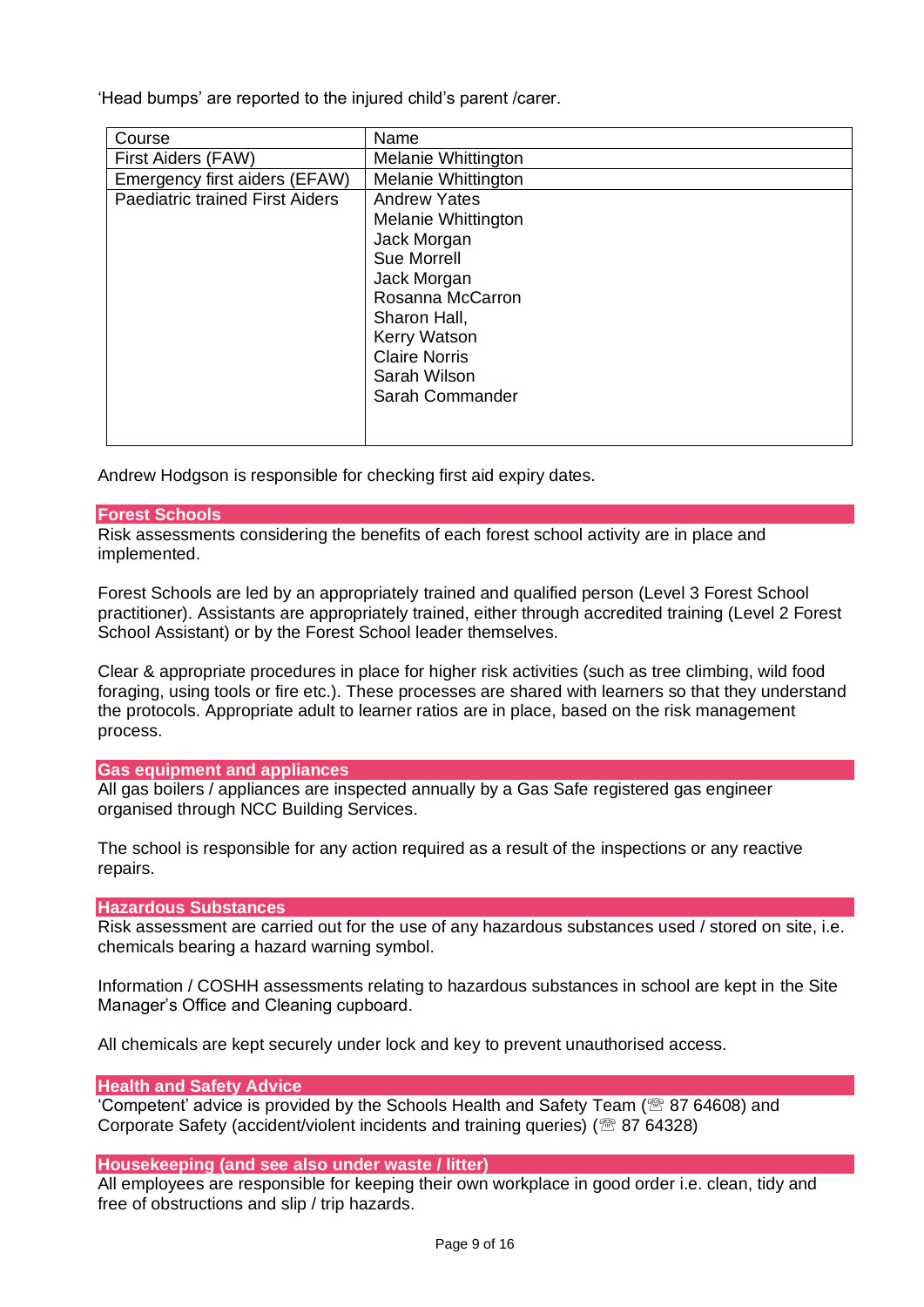Employees are informed of their responsibilities during their induction.

#### **Infection control**

Arrangements are in place for adequate infection control.

The school follows all appropriate employer policies and completes risk assessments as a result of current Government advice regarding any pandemic outbreaks. Staff are instructed on the measures.

PHE "Health protection in schools and other childcare facilities" information is made available. The infection control exclusion table is displayed in the School Office.

#### **Information**

All employees are given adequate information on health and safety matters in relation to their work activities, i.e. as identified in the relevant risk assessments.

The Health and Safety Executive (HSE) poster "Health and Safety Law- what you need to know" is displayed in the school office. The name of the H&S Governor, contact details for the Schools H&S Team and where to obtain details of the union safety representatives are included.

## **Inspections**

Arrangements are in place for a joint inspection to be carried out of the building and site, at least annually, by the Head Teacher, Site Manager and Governors.

Employees have been instructed to report any damage / defects to the Site Manager or Head Teacher.

Arrangements are in place for the annual inspection of internal and external PE and play equipment by a specialist company.

# **Lettings / Use Premises Out of Hours**

Conditions of hire contracts are completed as necessary.

Temporary Event notices are acquired as necessary.

#### **Lone Working**

Lone working situations include home visits, interviewing, responding to alarm activations, working late / early or at weekends or during holiday periods.

Risk Assessments for lone working have been carried out and relevant employees, including peripatetic workers have been consulted and informed.

Employees have been instructed to avoid high risk activities whilst lone working e.g. working at height.

# **Maintenance of plant and equipment**

The Site Manager is responsible for arranging / monitoring and keeping records for the routine maintenance of plant and equipment.

The Site Manger is responsible for carrying out repairs or arranging for repairs to be carried out.

#### **Manual Handling**

Employees are instructed to seek assistance when in doubt or where their personal lifting capacity is likely to be exceeded.

Mechanical aids (e.g. trolleys, sack trucks, hoists for disabled pupils) are provided where necessary.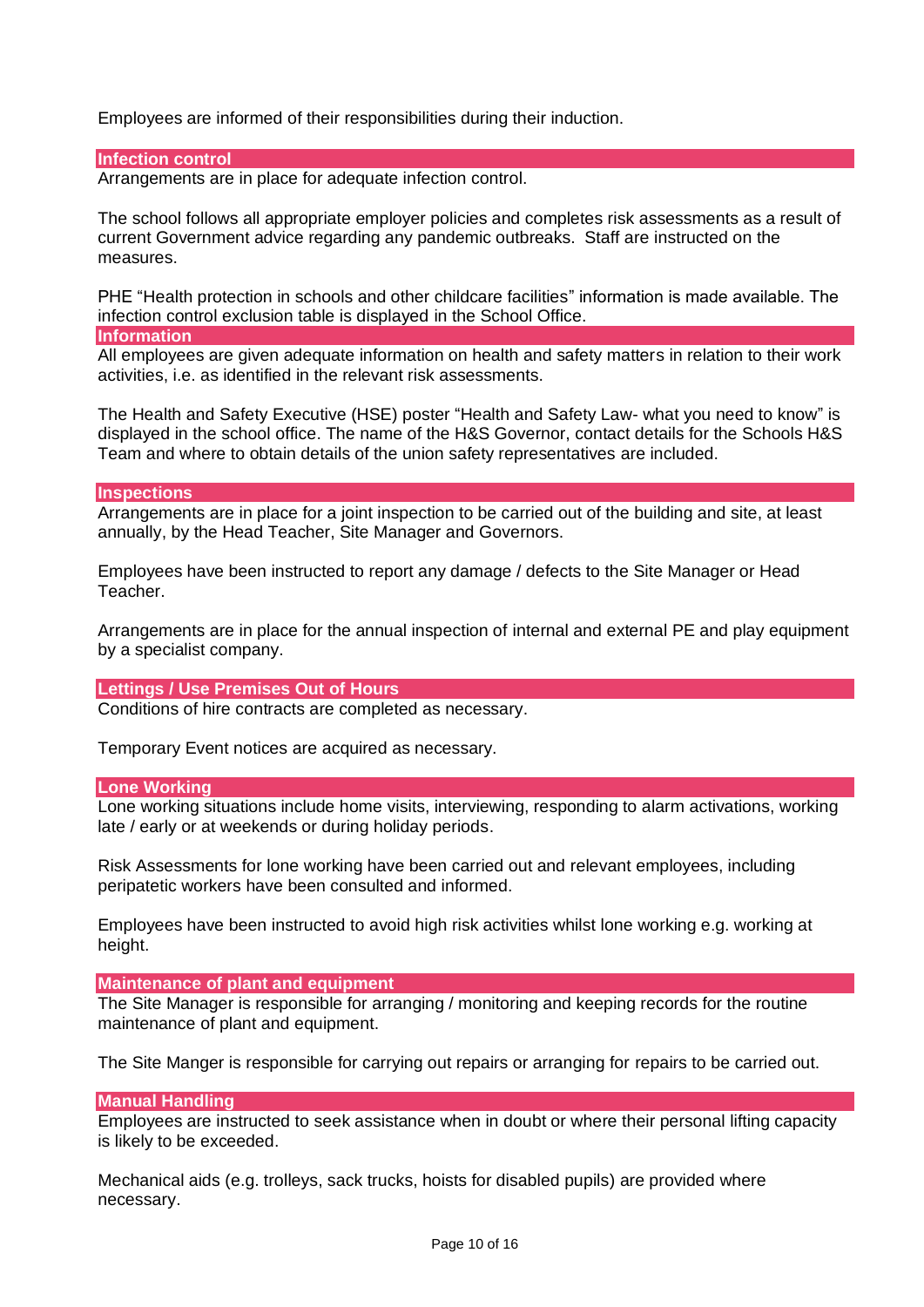Training on safe manual handling of objects is available from Corporate Safety.

The safe manual handling of pupils, is only carried out by employees who have received specific training provided by a 'competent' provider.

A risk assessment is carried out for manual handling tasks which present a significant hazard, using the form provided on the Safety Manual.

The electronic leaflet "Safer Manual Handling" from the Safety Manual has been made available to staff.

## **Monitoring and Review**

Health and Safety issues are monitored through effective communication with employees and regular inspections of building and site.

## **New and expectant mothers**

A risk assessment is carried out as soon as the Head Teacher is made aware by the employee. This is a legal requirement. As part of that process, the assessment will be monitored and reviewed, taking into account possible risks that may occur at different stages of pregnancy.

## **Off-Site Educational visits**

The Off-Site Visits Co-ordinator (OVC) is tbc (at present Headteacher)

The OVC is responsible to the Head Teacher for ensuring health and safety issues have been addressed and that all relevant risk assessments are completed.

Advice and guidance is provided by the Outdoor and Environmental Development Service.

Advice as regards swimming activities is provided by the LEA School Swimming Manager.

#### **Personal Protective Equipment (PPE)**

PPE is issued to employees as required, e.g. to the Site Manager, directly employed cleaners and any employee who may have to deal with bodily fluids. PPE is also provided for students, e.g. in science, design and technology and PE. The issuing of PPE is recorded on a record sheet and replaced as required.

# **Positive Handling / De-escalation**

At times pupils may need to be positively handled for the Safety of themselves and others. This will only be used by fully trained staff in line with the School's Handling Policy, Individual Risk Assessments and Individual Handling Policies.

Pupils who are at risk from being positively handles all have individual risk assessments and handling policies.

Staff receive training which is reviewed annually.

Expectant mothers and new mothers will not be trained in handling. All expectant mothers have individual Risk Assessments.

# **Playground Safety**

The Site Manager is responsible for ensuring that the playground is inspected prior to use and that harmful items are removed e.g. broken glass etc.

Staff report any identified defects / concerns directly to the Site Manager or Head Teacher.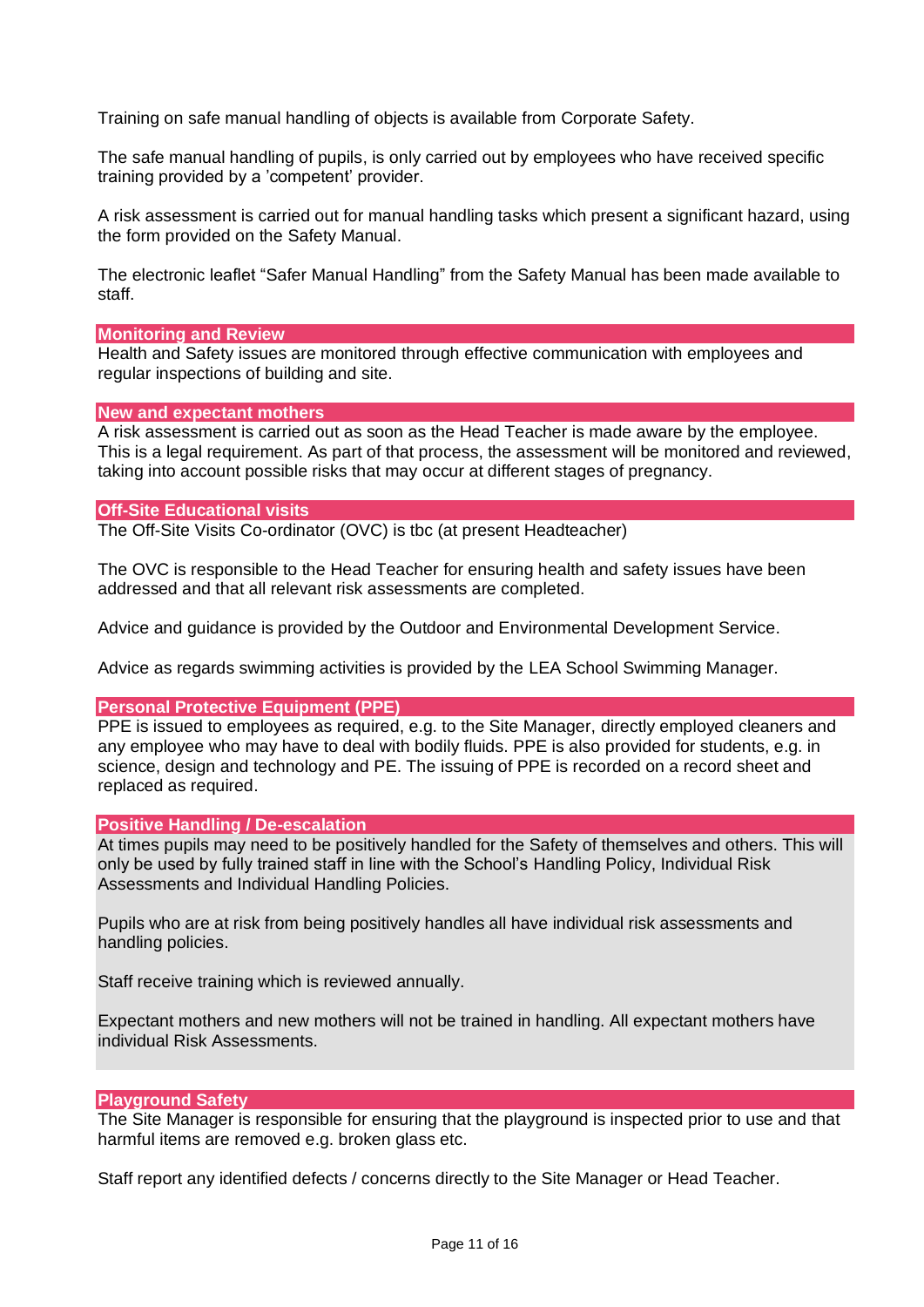# **Reporting of defects, hazards and near misses**

All employees have been instructed to report defects, hazards, near misses immediately so that prompt action can be taken to avoid accidents and injury. These are reported by email to Andrew Hodgson or Headteacher.

# **Risk Assessments**

Risk assessments, as legally required, have been carried out in consultation with employees and are kept centrally in the Assistant Head's and Deputies Office.

These are based on the model generic risk assessments available from the Safety Manual.

## **Safety Representatives**

Under legislation, Safety Representatives have legal rights and functions e.g.:

- to represent employees
- to investigate hazards and complaints
- to carry out inspections of the workplace
- to attend safety committees

Further details of Safety Representatives' role and their inspections are available on the Safety Manual.

**Security Arrangements (see Security policy)**

The Site Manager is responsible for maintaining the security of the site, e.g. locks, self-closers, gates, fences, etc.

Arrangements are in place to prevent unauthorised access, so far as is reasonably practicable, and also to ensure that pupils are prevented from absconding, where applicable, e.g. in the Nursery.

The response to alarm activation is covered in the Lone working procedures.

# Key holders are**: Andrew Bowen**

# **Ruth Guy-Clark**

The following procedures are in place for pupil drop off and pick up: Gates are opened at 8.30am and locked at 9.00am, and opened at 3.10pm. At all other times gates on to site are locked and everyone has to be admitted through a buzzer to the school office.

# **Servicing of equipment (Statutory testing)**

Statutory servicing and inspection of equipment is organised by Building Services and funded by a de-delegated budget authorised by Schools Forum. The School is responsible for any remedial action following the service.

The school is informed by the Schools H&S Team in the event that any of the contractors or frequency of inspections change.

The school informs the Schools H&S Team if any new equipment under these arrangements is installed.

Records and certificates of statutory are held on the NCC system Concerto.

The following members of staff have access to the system:

- Andrew Hodgson
- Ruth Guy-Clark

Andrew Hodgson has responsibility for monitoring the statutory servicing and inspections on Concerto and acting on the reports.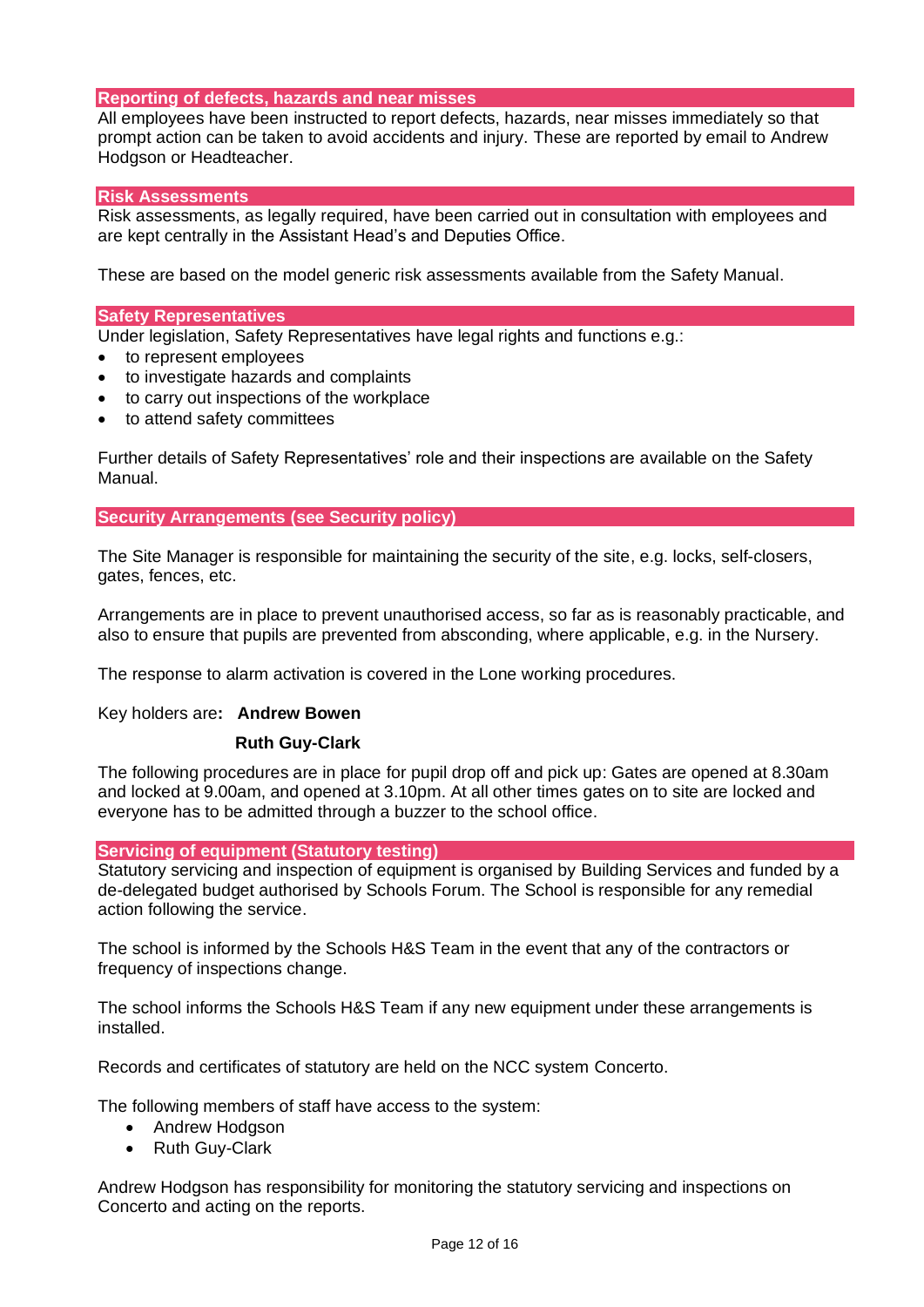# **Slips, trips and falls**

Slip, trip or fall hazards e.g. damaged carpets / floor tiles, raised paving slabs etc. are reported to the Site Manager or Head Teacher who will ensure that appropriate action is taken to avoid accident / injury.

Access routes and storage areas are kept free of obstruction to minimise the risk of trips and falls.

#### **Storage Arrangements**

All employees are responsible for ensuring items are stored safely and to report any hazards to their Line Manager, e.g. unsecured racking, defective lighting in store areas, inappropriate / lack of access equipment, e.g. step ladders.

Employees have been advised that 'heavy' items should be stored at approximately waist level to minimise the risk of injury.

#### **Stress, Work Related**

The Head Teacher is responsible for controlling work-related stress issues and for carrying out a general risk assessment.

#### **Sun Protection**

Pupils are encouraged to use high-factor sun protection cream, lotion or spray as necessary and/or to wear head / neck protection as provided by parents / carers.

Drinking water is provided throughout the year and drinking water containers are taken on any outdoor activities as necessary.

In extreme weather conditions the length of time that pupils are exposed to the sun is controlled.

Shade is provided on the school playground via trees, buildings and temporary structures eg gazebos.

#### **Supervision**

Pupils are supervised during all activities throughout the school day.

It has been determined that during break times at least 1 adult supervisor is needed per Year Group (KS1 and KS2) to cover the following areas:

- 1. 'Brooksby' playground
- 2. Year 2/3 area (top playground)
- 3. Top of side playground
- 4. Bottom of side playground

#### **Training**

All employees are given adequate health and safety training, which includes basic skills training, specific on the job training and training in health and safety or emergency procedures.

New, temporary and supply staff are given basic induction training on health and safety, including the arrangements for first aid, fire and evacuation, using a checklist. New employees are adequately supervised as necessary.

Site Management staff attend general health and safety training shortly after commencement and on a five yearly refresher basis after this.

#### **Vehicles, Use of**

The use of vehicles for transporting pupils is included in the risk assessment process for off-site educational visits, e.g. the use of taxis, minibuses, buses and coaches.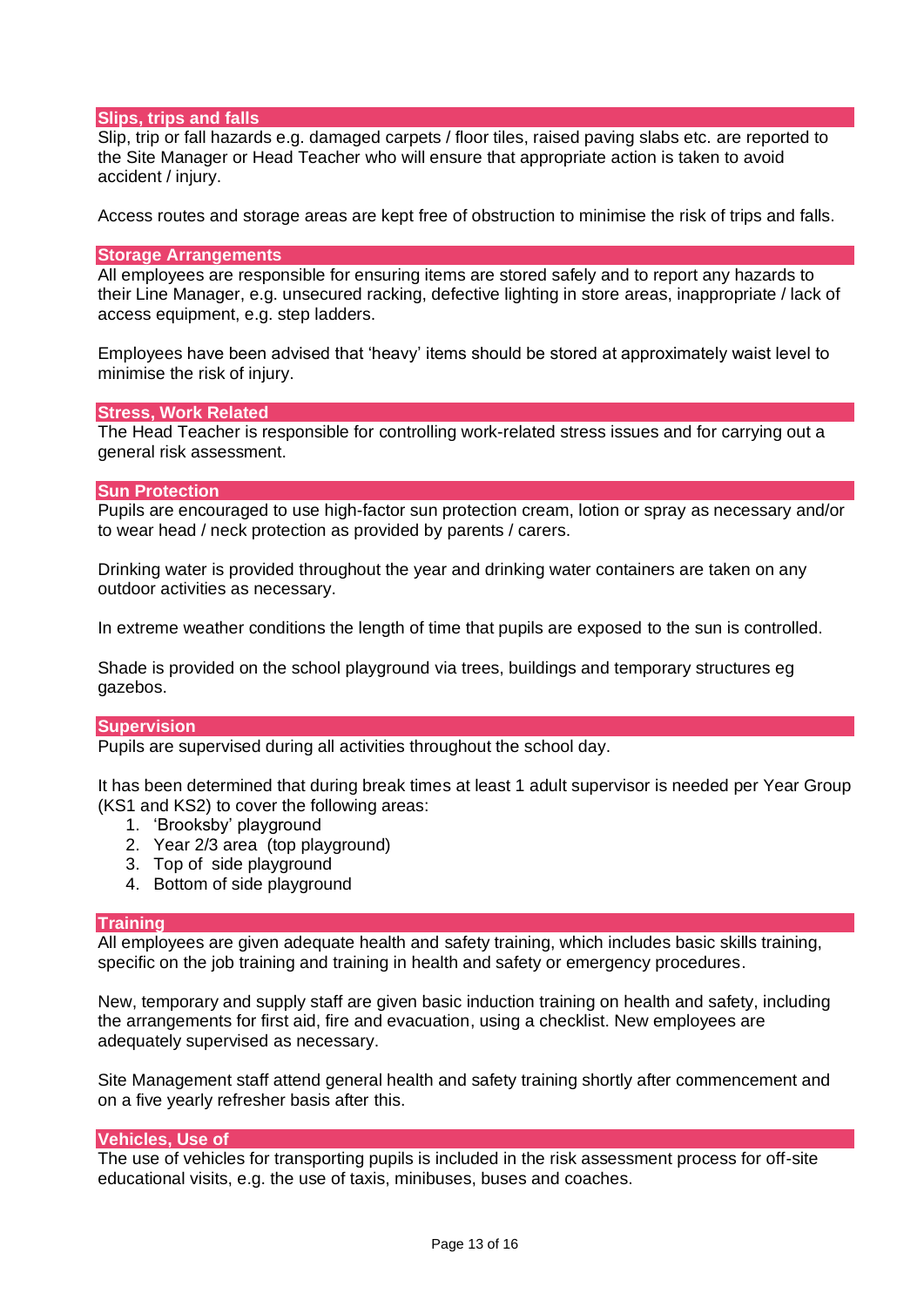The use employees' own vehicles for the transporting of pupils is also included in the risk assessment process. A generic risk assessment has been completed.

Only employees who are currently authorised by the Head Teacher and licensed by Nottingham City Council Passenger Services are permitted to drive the school/hired minibus.

#### **Violence**

Violence, threatening behaviour and abuse against school employees or other members of the school community will not be tolerated.

Nottingham City Council has adopted the Health & Safety Executive's (HSE) definition of violence: 'any incident in which a person is abused, threatened or assaulted in circumstances relating to their work'.

All incidents of violence are reported via the incident reporting system and investigated as required by Line Manager / Head Teacher.

A poster is available for display in reception areas informing visitors that violence is unacceptable.

Training will be provided in de-escalation and positive handling through the Behaviour Support Service. The main purpose of such training is to avoid / minimise the risk of injury to either employees or pupils.

Further action is taken via the Police, Anti-Social Behaviour Team, or LA Legal Section as required.

## **Waste / Litter Management**

The Site Manager is responsible for the management of waste and litter. Pupils are encouraged to take an active part in the management of litter.

Adequate waste bins are available around school, which are emptied daily. External waste bins are secured away from school buildings to reduce the risk of damage by arson.

A 'sharps' box is available in Site Managers Office in order to deal promptly with any discarded needles / syringes being found.

Arrangements have been made for the safe storage and collection of clinical waste.

#### **Water Management / Control of Legionella**

The School have adopted Nottingham City Council's Water Management System for the control of legionella. Monitoring results are recorded locally. A risk assessment co-ordinated by Building Services is reviewed on a 2 yearly basis and remedial actions are completed and recorded by the school.

The Site Manager carries out the checks.

#### **Welfare facilities**

Sufficient toilet facilities are available for both employees and pupils, which include adequate hand washing / hand drying facilities.

Pupils have access to labelled drinking water taps and / or drinking water bottles throughout the day.

The provision of heating, lighting and ventilation is adequate, and is monitored and maintained by the Site Manager.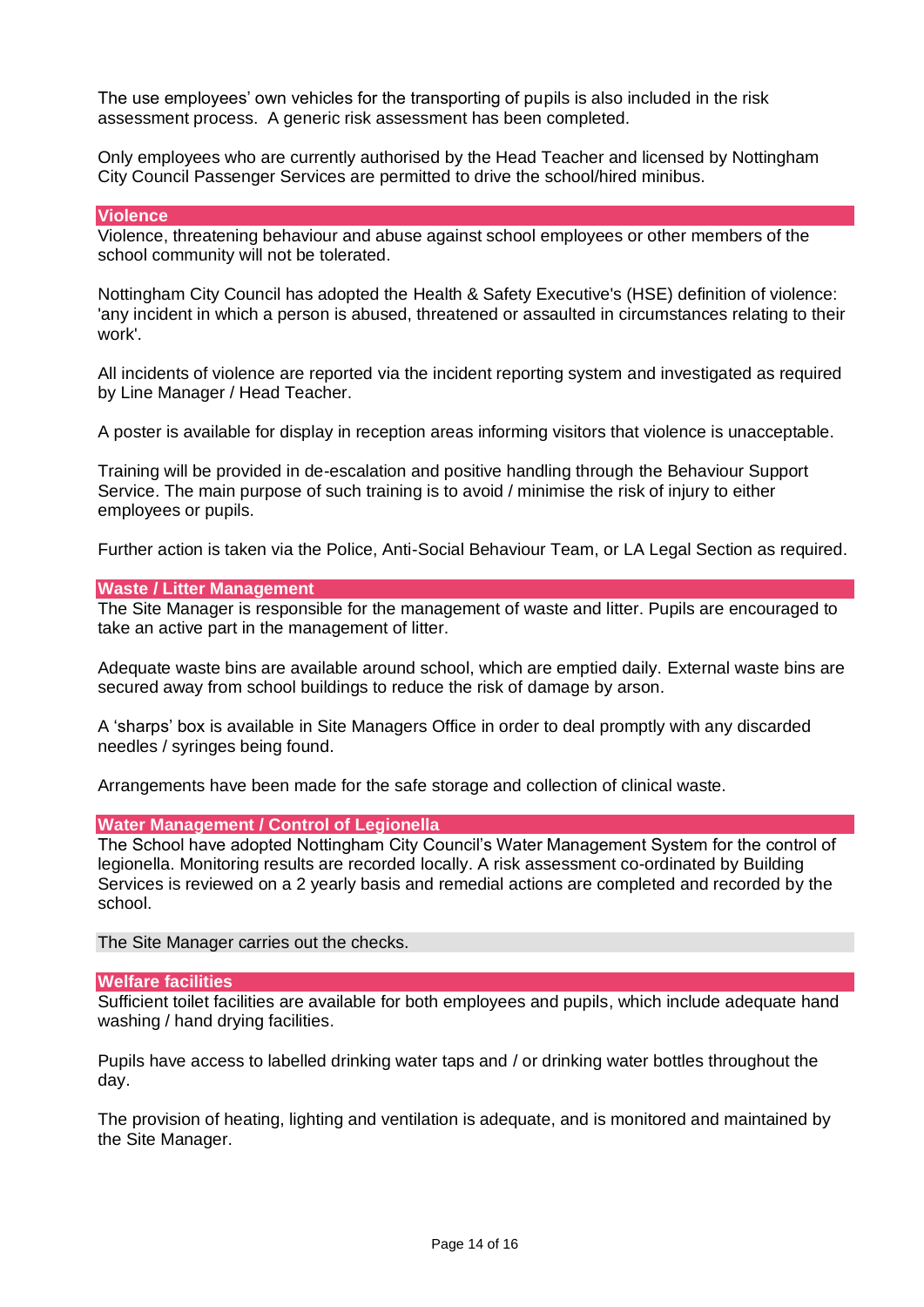# **Work Equipment**

All work equipment is suitable for intended purpose, obtained from a reputable source, maintained in accordance with the manufacturer's instructions and subject to local inspection prior to use, e.g. for damage and to ensure that safety devices are in place.

A risk assessment is carried out, where applicable, for the use of certain powered equipment, e.g. circular saws, chain saws, abrasive wheels, strimmers, hedge cutters, pressure washers, mowing equipment, etc.

Training is carried out, where applicable; in the safe use of certain work equipment, e.g. abrasive wheels, circular saws, etc.

#### **Workplace Transport Safety**

A risk assessment has been carried out for the control of vehicles on site. One of the main aims is to keep pedestrians and vehicles apart so far as is reasonably practicable.

Arrangements are in place to ensure that there is no vehicular movement on the premises during peak pedestrian traffic times, e.g. when the pupils are arriving and leaving school and lunch times.

Arrangements are in place, so far as is reasonably practicable, to ensure that deliveries are made to avoid peak pedestrian traffic times.

Road Safety section and Safer Routes to School provide advice on the safety of pupils in respect to road safety.

## **Working at Height**

Employees should avoid working at height wherever possible, e.g. by arranging for stored items to be in reach from floor level, or by using contractors e.g. for changing lights in the Hall / Gym, window cleaning, putting up stage lighting etc.

Risk assessments are carried out where working at height cannot be avoided, e.g. for use of step ladders, ladders, access to roof areas by the Site Manager. Employees are instructed not to work at height whilst lone working.

Kick stools and sets of small stepladders has been provided for teaching / office staff to access to items stored at height or to put up displays etc. Employees must not use chairs / desks / tables for this purpose. Larger stepladders are for the use of the Site Manager only and are locked away when not in use.

Appropriate training has been provided in the use of access equipment.

Arrangements are in place for access equipment to be inspected on a termly basis by the Site Manager. Employees are instructed to report damage / defects immediately to the Site Manager / Head Teacher.

# **Appendix: Cross-referenced Policies**

- Asbestos (within Asbestos logbook)
- Behaviour
- Bullying
- Child Protection
- Drugs
- Emergency Plan
- Fire
- Internet Policy
- Off-Site Visits